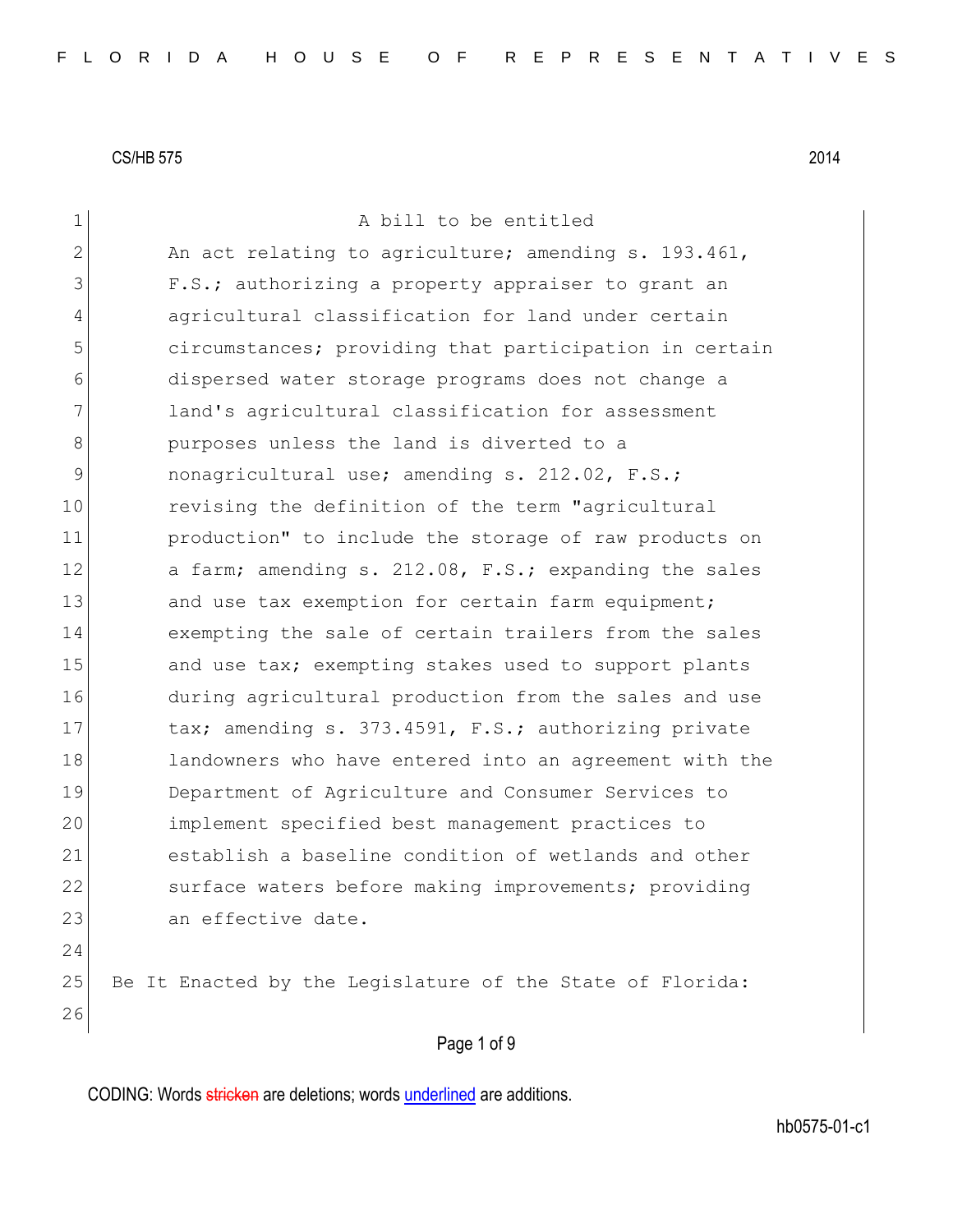27 Section 1. Paragraph (a) of subsection (3) and subsection 28 (7) of section 193.461, Florida Statutes, are amended to read: 29 193.461 Agricultural lands; classification and assessment; 30 mandated eradication or quarantine program.-

Page 2 of 9 (3)(a) <del>No</del> Lands may not <del>shall</del> be classified as agricultural lands unless a return is filed on or before March 1 33 of each year. The property appraiser, Before so classifying such lands as agricultural lands, the property appraiser may require the taxpayer or the taxpayer's representative to furnish the property appraiser such information as may reasonably be required to establish that such lands were actually used for a bona fide agricultural purpose. Failure to make timely 39 application by March 1 constitutes shall constitute a waiver for 40 1 year of the privilege herein granted in this section for agricultural assessment. However, an applicant who is qualified to receive an agricultural classification who fails to file an 43 application by March 1 must may file an application for the classification with the property appraiser on or before the 25th day after the mailing by the property appraiser of the notice required under s. 194.011(1). Upon receipt of sufficient 47 evidence, as determined by the property appraiser, that 48 demonstrates that the applicant was unable to apply for the classification in a timely manner or that otherwise demonstrates extenuating circumstances that warrant the granting of the 51 classification, the property appraiser may grant the 52 classification. If the applicant files an application for the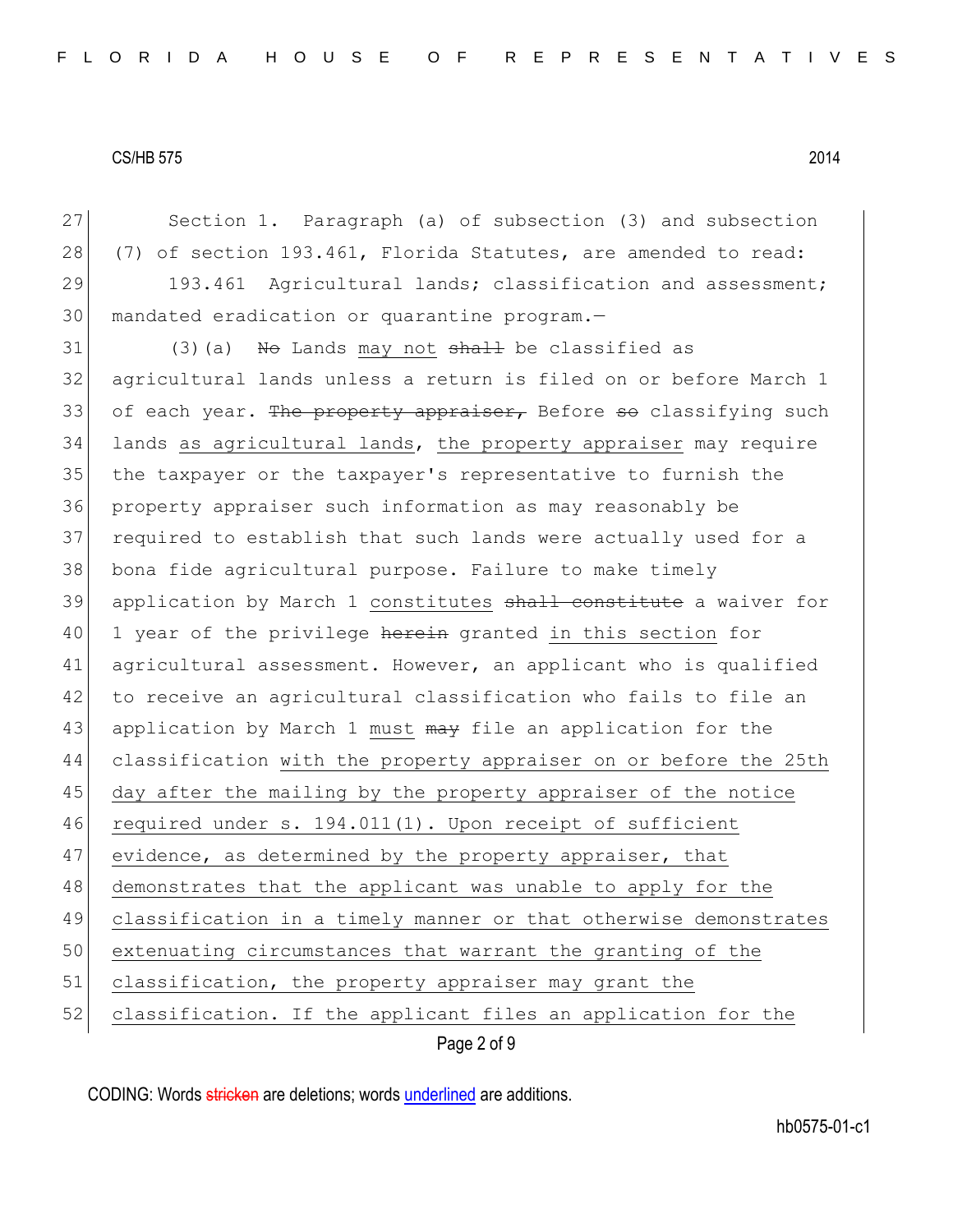Page 3 of 9 53 classification and fails to provide sufficient evidence to the 54 property appraiser as required, the applicant and may file, 55 pursuant to s. 194.011(3), a petition with the value adjustment 56 board requesting that the classification be granted. The 57 petition may be filed at any time during the taxable year on or 58 before the 25th day following the mailing of the notice by the 59 property appraiser as provided in s. 194.011(1). Notwithstanding 60 the provisions of s. 194.013, the applicant must pay a 61 nonrefundable fee of \$15 upon filing the petition. Upon 62 reviewing the petition, if the person is qualified to receive 63 the classification and demonstrates particular extenuating  $64$  circumstances judged by the  $\rho$  property appraiser or the value 65 adjustment board to warrant granting the classification,  $the$ 66 property appraiser or the value adjustment board may grant the 67 classification for the current year. The owner of land that was 68 classified agricultural in the previous year and whose ownership 69 or use has not changed may reapply on a short form as provided 70 by the department. The lessee of property may make original 71 application or reapply using the short form if the lease, or an 72 affidavit executed by the owner, provides that the lessee is 73 empowered to make application for the agricultural 74 classification on behalf of the owner and a copy of the lease or 75 affidavit accompanies the application. A county may, at the 76 request of the property appraiser and by a majority vote of its 77 governing body, waive the requirement that an annual application 78 or statement be made for classification of property within the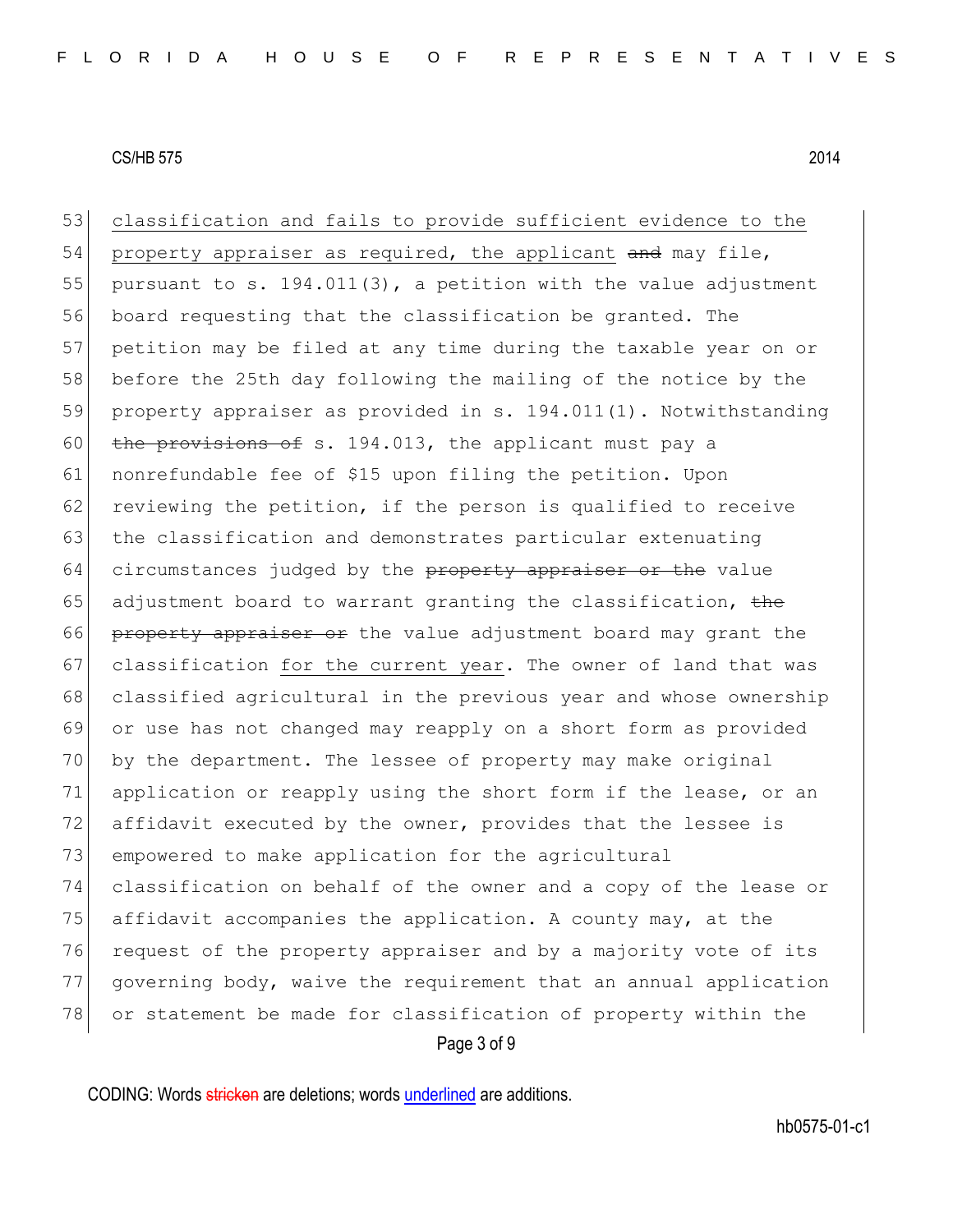79 county after an initial application is made and the 80 classification granted by the property appraiser. Such waiver 81 may be revoked by a majority vote of the governing body of the 82 county.

83 (7)(a) Lands classified for assessment purposes as 84 agricultural lands which are taken out of production by a any 85 state or federal eradication or quarantine program shall 86 continue to be classified as agricultural lands for the duration 87 of such program or successor programs. Lands under these 88 programs which are converted to fallow<sub>r</sub> or otherwise nonincome-89 producing uses shall continue to be classified as agricultural 90 lands and shall be assessed at a de minimis value of up to no 91 more than \$50 per acre, on a single year assessment methodology; 92 however, lands converted to other income-producing agricultural 93 uses permissible under such programs shall be assessed pursuant 94 to this section. Land under a mandated eradication or quarantine 95 program which is diverted from an agricultural to a 96 nonagricultural use shall be assessed under s. 193.011.

Page 4 of 9 97 (b) Lands classified for assessment purposes as 98 agricultural lands that participate in a dispersed water storage 99 program pursuant to a contract with the Department of 100 Environmental Protection or a water management district which 101 requires flooding of land shall continue to be classified as 102 agricultural lands for the duration of the inclusion of the 103 lands in such program or successor programs and shall be 104 assessed as nonproductive agricultural lands. Land that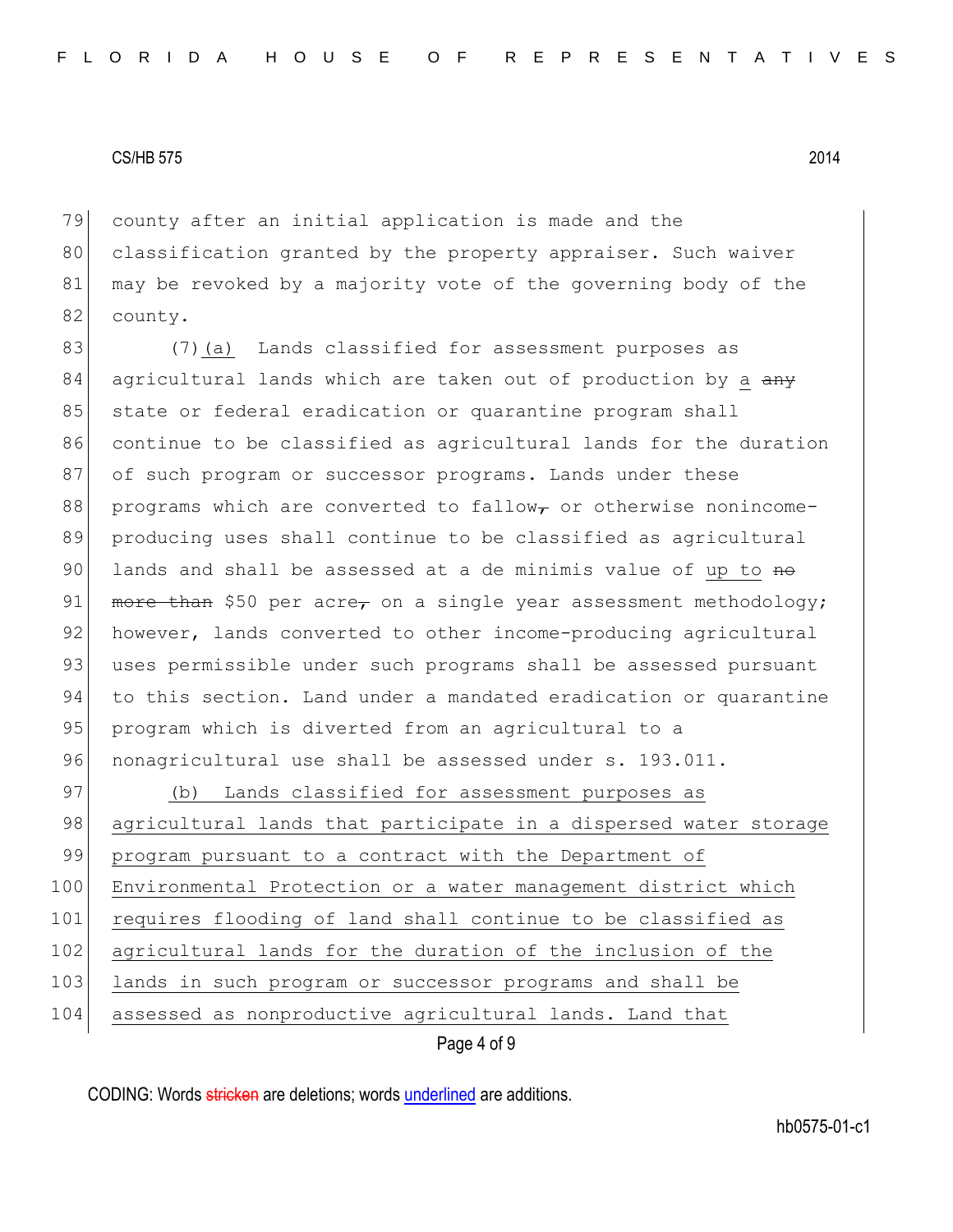Page 5 of 9 105 participates in a dispersed water storage program that is 106 diverted from an agricultural to a nonagricultural use shall be 107 assessed under s. 193.011. 108 Section 2. Subsection (32) of section 212.02, Florida 109 Statutes, is amended to read: 110 212.02 Definitions.—The following terms and phrases when 111 used in this chapter have the meanings ascribed to them in this 112 section, except where the context clearly indicates a different 113 meaning: 114 (32) "Agricultural production" means the production of 115 plants and animals useful to humans, including the preparation, 116 planting, cultivating, or harvesting of these products or any 117 other practices necessary to accomplish production through the 118 harvest phase, including the storage of raw products on a farm. 119 The term and includes aquaculture, horticulture, floriculture, 120 viticulture, forestry, dairy, livestock, poultry, bees, and any 121 and all forms of farm products and farm production. 122 Section 3. Subsection (3) and paragraph (a) of subsection 123 (5) of section 212.08, Florida Statutes, are amended to read: 124 212.08 Sales, rental, use, consumption, distribution, and 125 storage tax; specified exemptions.—The sale at retail, the 126 rental, the use, the consumption, the distribution, and the 127 storage to be used or consumed in this state of the following 128 are hereby specifically exempt from the tax imposed by this 129 chapter. 130 (3) EXEMPTIONS; CERTAIN FARM EQUIPMENT; CERTAIN TRAILERS.-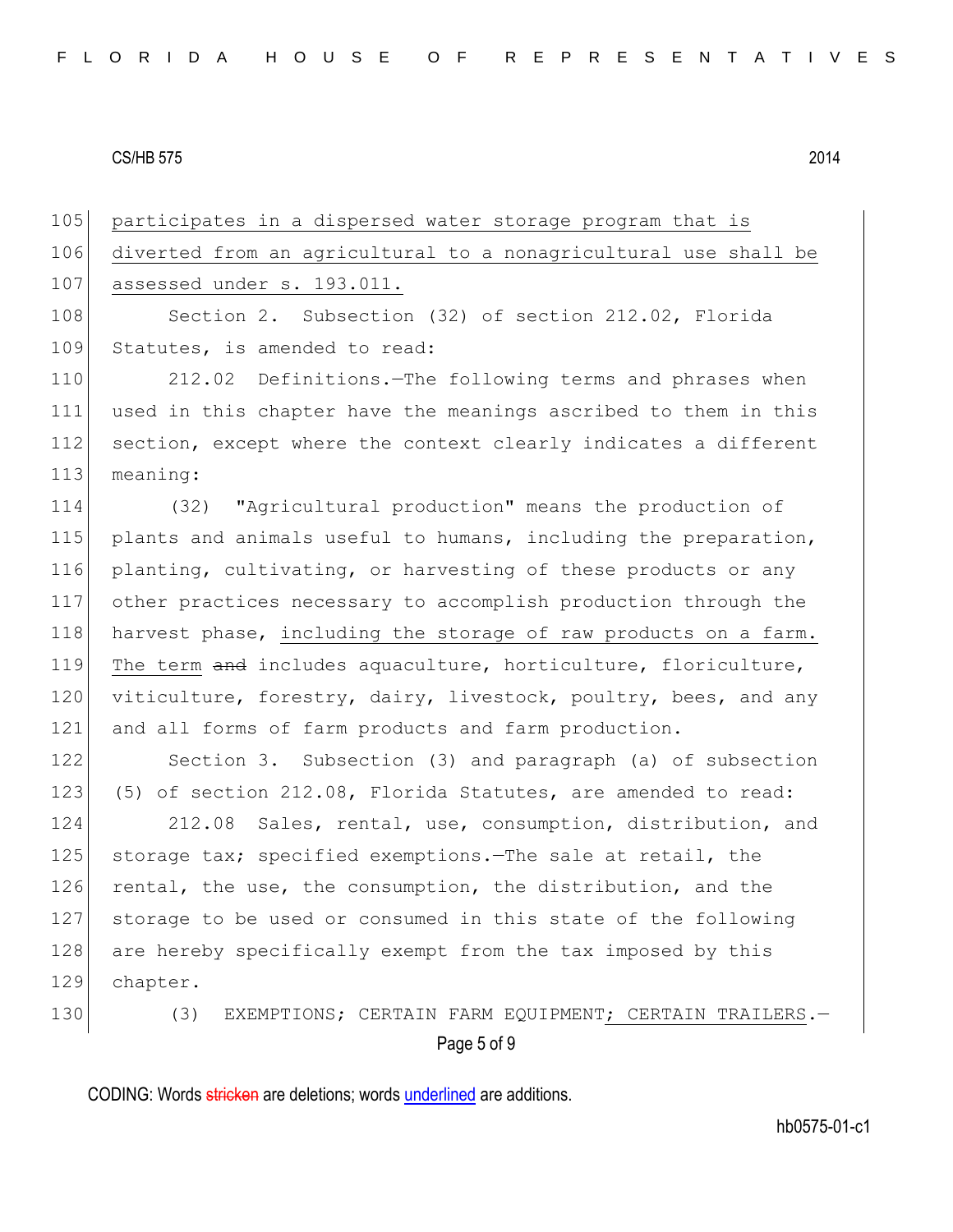131 (a) There shall be no tax on the sale, rental, lease, use, 132 consumption, repair, or storage for use in this state of power 133 farm equipment and irrigation equipment, including replacement 134 parts and accessories for power farm equipment and irrigation 135 equipment, which are used exclusively on a farm or in a forest 136 in the agricultural production of crops or products as produced 137 by those agricultural industries included in s. 570.02(1), or 138 for fire prevention and suppression work with respect to such 139 crops or products. Harvesting does may not be construed to 140 include processing activities. This exemption is not forfeited 141 by moving farm equipment between farms or forests.

142 (b) There shall be no tax on the first \$20,000 of the 143 sales price of a trailer weighing 12,000 pounds or less that is 144 purchased by a farmer for exclusive use in agricultural 145 production or to transport farm products from a farm to a place 146 where ownership of the farm products is transferred to another. 147 This exemption is not forfeited by using the trailer to 148 transport farm equipment. The exemption provided under this 149 paragraph does not apply to the rental or lease of a trailer. 150 (c) The exemptions provided in paragraphs (a) and (b) may 151 However, this exemption shall not be allowed unless the 152 purchaser, renter, or lessee signs a certificate stating that 153 the farm equipment or trailer is to be used exclusively on a

155 prevention and suppression, as required by this subsection. 156 Possession by a seller, lessor, or other dealer of a written

154 farm or in a forest for agricultural production or for fire

Page 6 of 9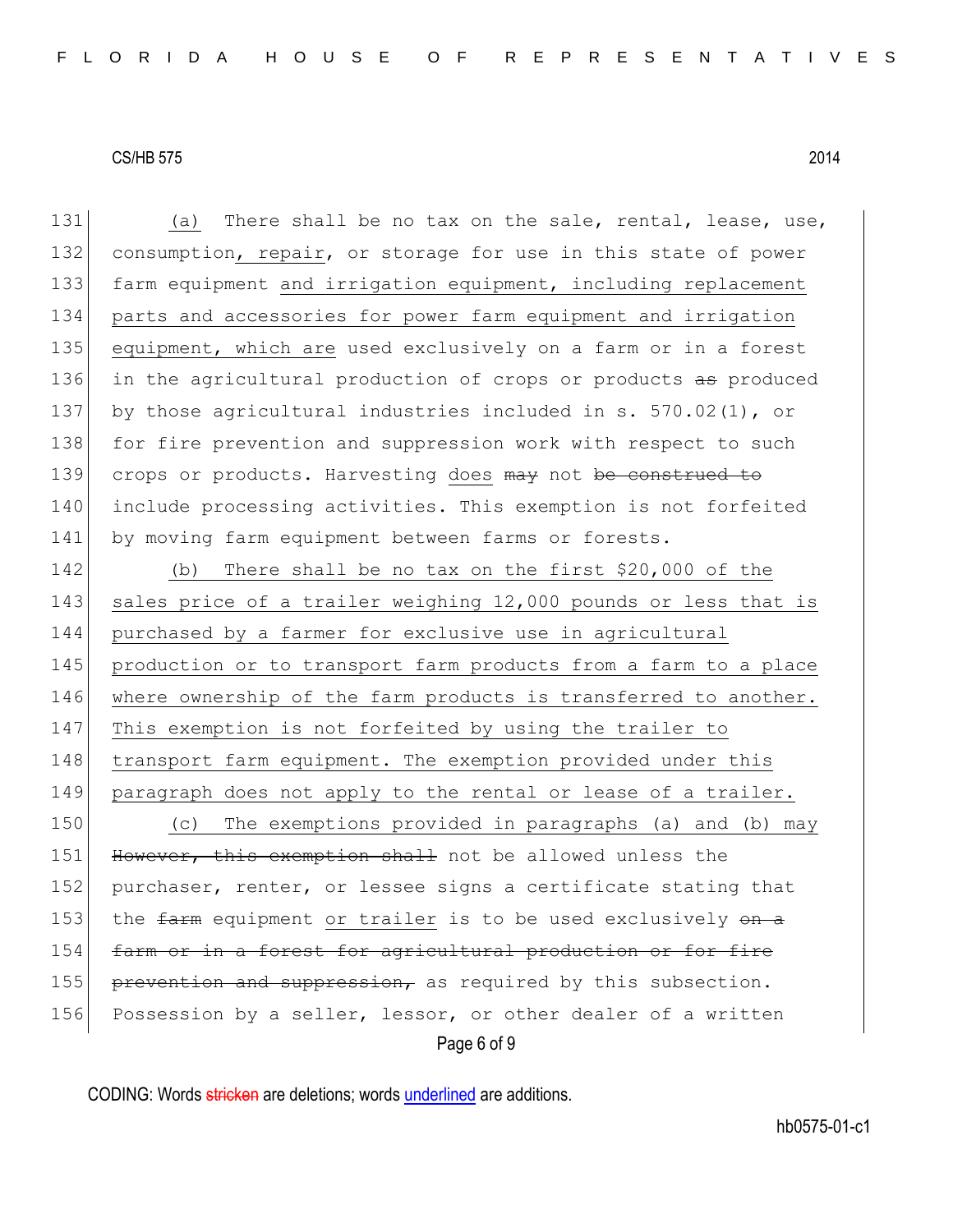157 certification by the purchaser, renter, or lessee certifying the 158 purchaser's, renter's, or lessee's entitlement to an exemption 159 permitted by this subsection relieves the seller of from the 160 responsibility of collecting the tax on the nontaxable amounts, 161 and the department shall look solely to the purchaser for 162 recovery of such tax if it determines that the purchaser was not 163 entitled to the exemption.

164 (5) EXEMPTIONS; ACCOUNT OF USE.

Page 7 of 9 165 (a) Items in agricultural use and certain nets.—There are 166 exempt from the tax imposed by this chapter nets designed and 167 used exclusively by commercial fisheries; disinfectants, 168 fertilizers, insecticides, pesticides, herbicides, fungicides, 169 and weed killers used for application on crops or groves, 170 including commercial nurseries and home vegetable gardens, used 171 in dairy barns or on poultry farms for the purpose of protecting 172 poultry or livestock, or used directly on poultry or livestock; 173 portable containers or movable receptacles in which portable 174 containers are placed, used for processing farm products; field 175 and garden seeds, including flower seeds; nursery stock, 176 seedlings, cuttings, or other propagative material purchased for 177 growing stock; seeds, seedlings, cuttings, and plants used to 178 produce food for human consumption; cloth, plastic, and other 179 similar materials used for shade, mulch, or protection from 180 frost or insects on a farm; stakes used by a farmer to support 181 plants during agricultural production; generators used on 182 poultry farms; and liquefied petroleum gas or other fuel used to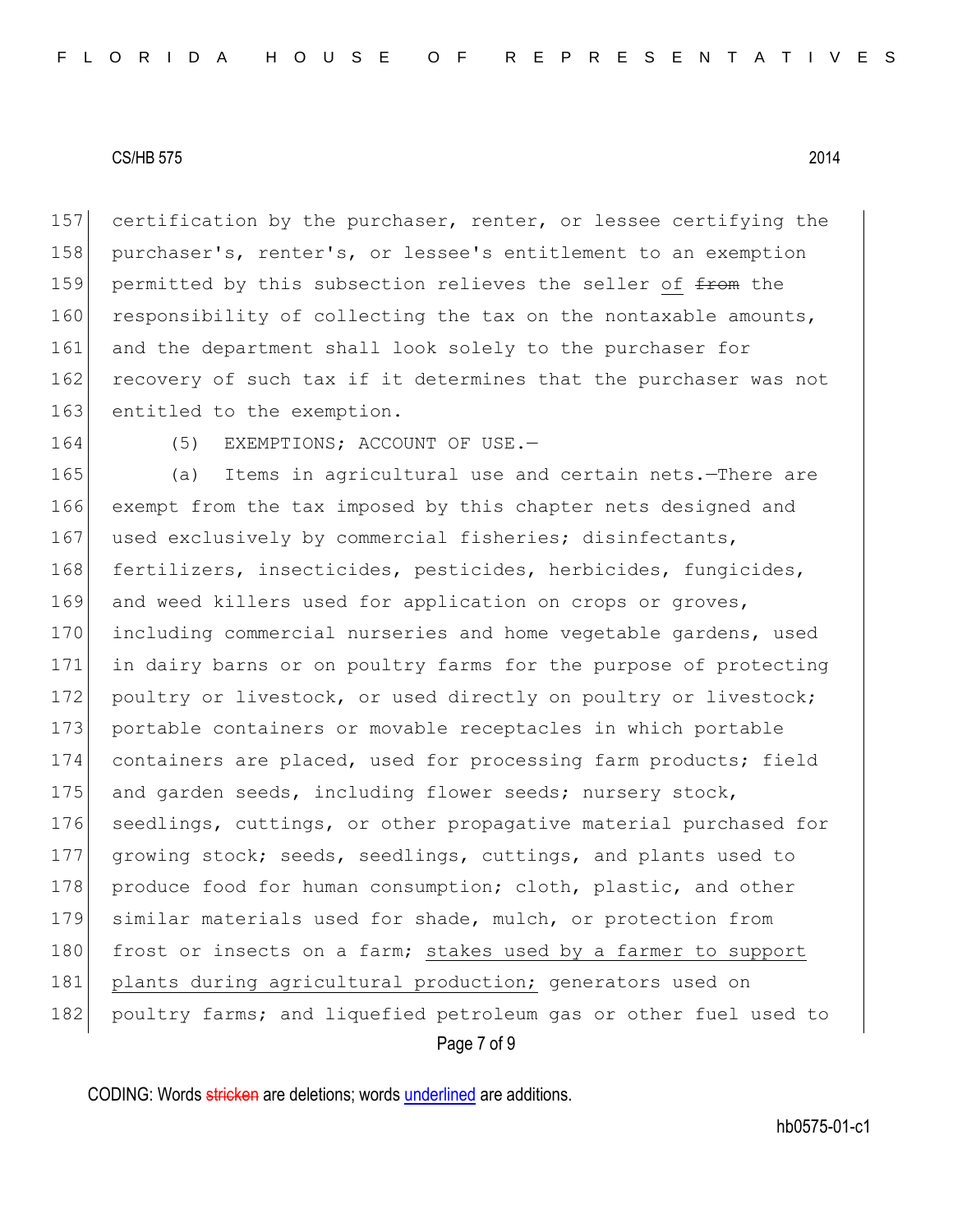183 heat a structure in which started pullets or broilers are 184 raised; however, such exemption shall not be allowed unless the 185 purchaser or lessee signs a certificate stating that the item to 186 be exempted is for the exclusive use designated in this 187 paragraph herein. Also exempt are cellophane wrappers, glue for 188 tin and glass (apiarists), mailing cases for honey, shipping 189 cases, window cartons, and baling wire and twine used for baling 190 hay, when used by a farmer to contain, produce, or process an 191 agricultural commodity.

192 Section 4. Section 373.4591, Florida Statutes, is amended 193 to read:

Page 8 of 9 194 373.4591 Improvements on private agricultural lands.—The 195 Legislature encourages public-private partnerships to accomplish 196 water storage and water quality improvements on private 197 agricultural lands. When an agreement is entered into between a 198 water management district or the department and a private 199 landowner to establish such a partnership, a baseline condition 200 determining the extent of wetlands and other surface waters on 201 the property shall be established and documented in the 202 agreement before improvements are constructed. When an agreement 203 is entered into between the Department of Agriculture and 204 Consumer Services and a private landowner to implement best 205 management practices pursuant to s.  $403.067(7)(c)$ , a baseline 206 condition determining the extent of wetlands and other surface 207 waters on the property may be established at the option and 208 expense of the private landowner and documented in the agreement